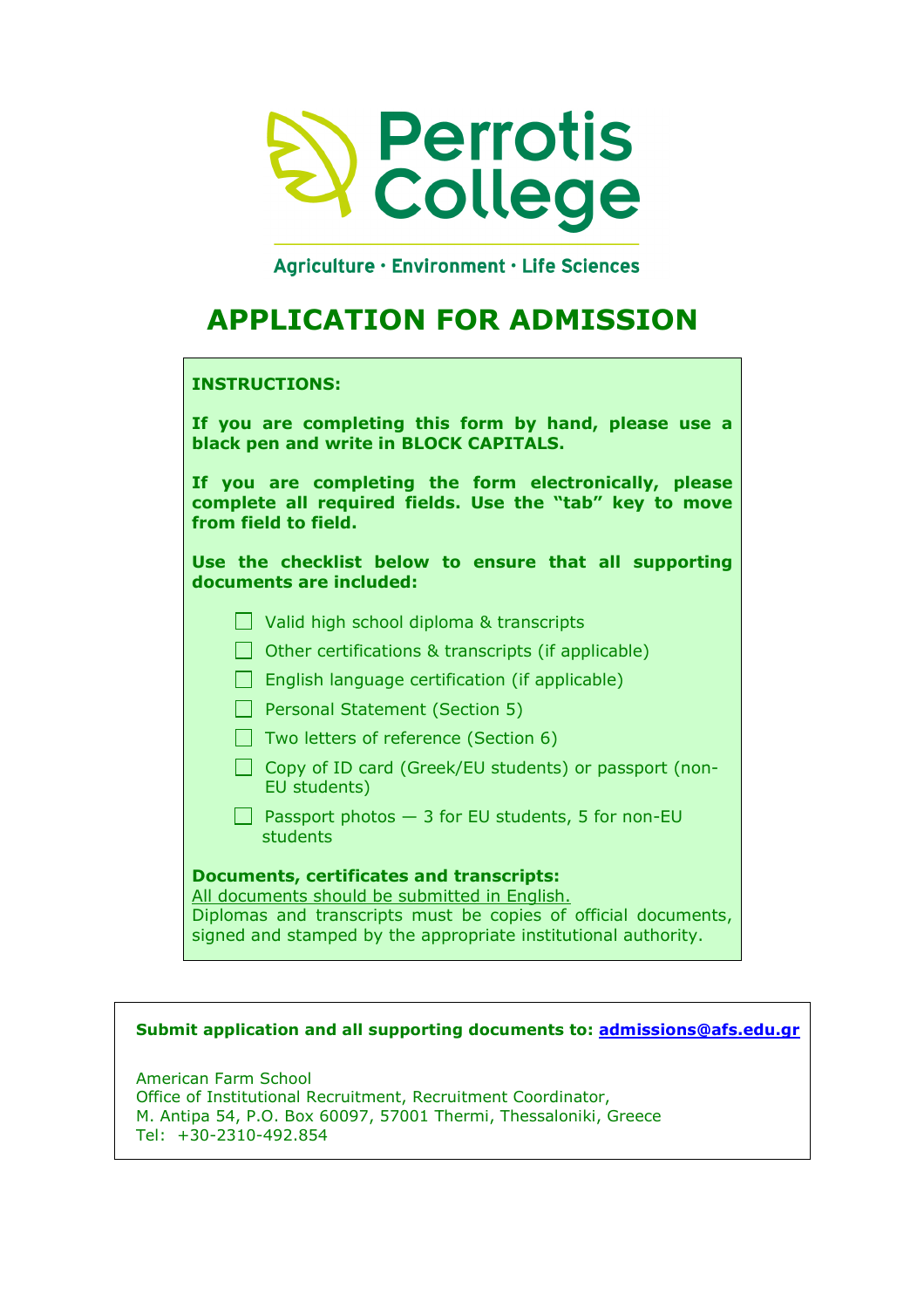## **SECTION 1: PERSONAL DETAILS**

| Surname/Family Name                   |                    |  |         |      |        |
|---------------------------------------|--------------------|--|---------|------|--------|
|                                       |                    |  |         |      |        |
|                                       | Father's Full Name |  |         |      |        |
|                                       |                    |  |         |      |        |
|                                       |                    |  |         |      |        |
|                                       |                    |  |         |      |        |
|                                       |                    |  |         |      |        |
|                                       |                    |  |         |      |        |
|                                       |                    |  |         |      |        |
| Date of Birth City & Country of Birth |                    |  |         |      |        |
|                                       |                    |  | Gender: | Male | Female |

If English is not your native language, please identify your level of ability and what (if any) English language qualifications you have (e.g., IELTS, TOEFL, Michigan/Cambridge FCE)

## **SECTION 2: FAMILY STATUS**

| Please provide information regarding your family background. |  |  |  |
|--------------------------------------------------------------|--|--|--|
| Father's Profession/Occupation                               |  |  |  |
| Mother's Profession/Occupation                               |  |  |  |

## **SECTION 3: SECONDARY AND HIGHER EDUCATION CERTIFICATES OR DEGREES**

List your high school diploma and any other educational certificates or degrees you have obtained.

| <b>Date</b><br><b>Certificate/Degree</b><br><b>Granted (Year)</b> | <b>Institution Name,</b><br><b>City/State, and Country</b> | Certificate/<br><b>Degree Type or</b><br><b>Specialty</b> | Grade/<br><b>Result</b> |
|-------------------------------------------------------------------|------------------------------------------------------------|-----------------------------------------------------------|-------------------------|
|                                                                   |                                                            |                                                           |                         |
|                                                                   |                                                            |                                                           |                         |
|                                                                   |                                                            |                                                           |                         |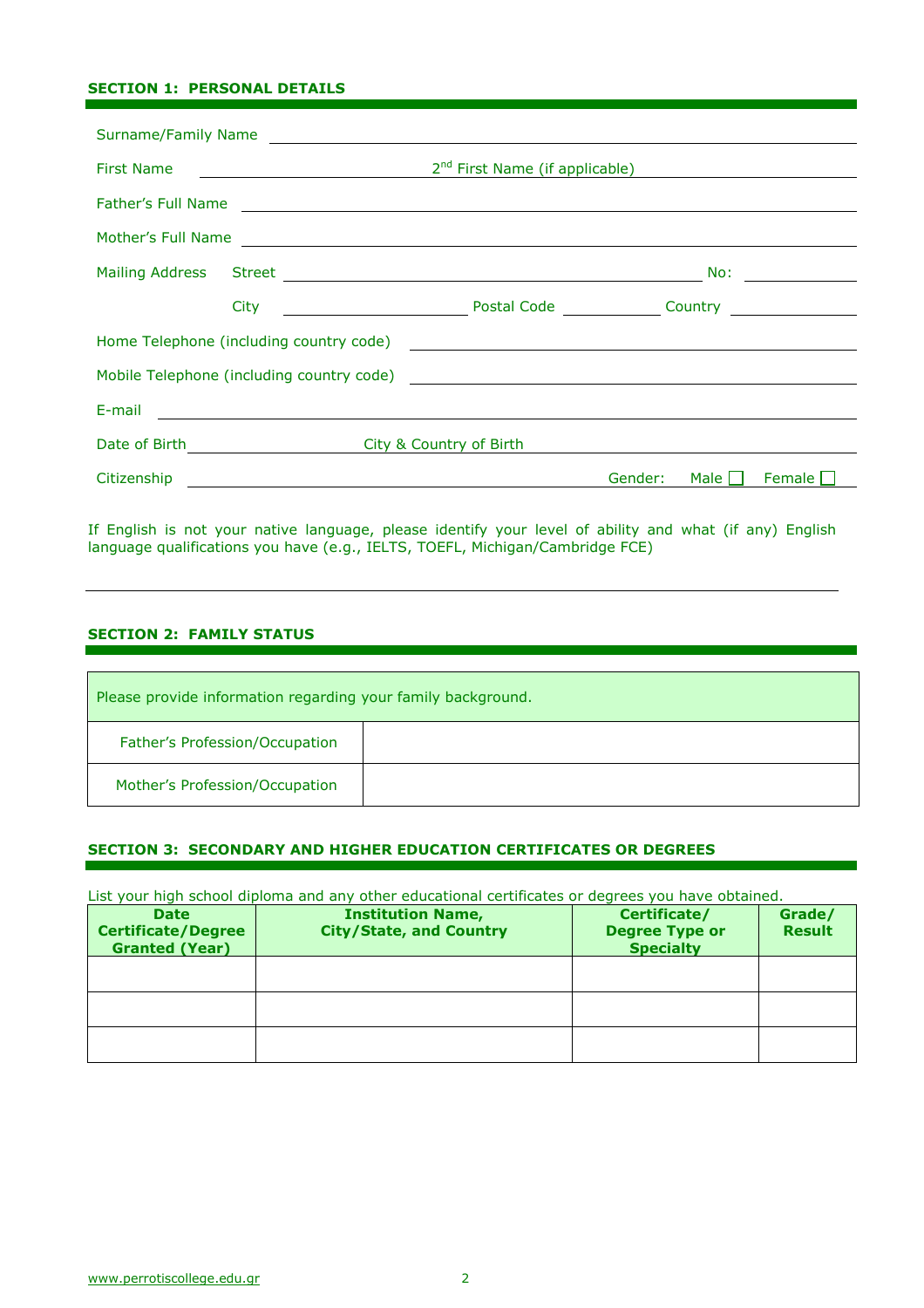#### **SECTION 4: WORK OR OTHER PROFESSIONAL EXPERIENCE (INCLUDING INTERNSHIPS)**

List any work or other professional experience you have had, starting with the most recent experience.

| <b>Company/Organization Name,</b><br><b>City/State, and Country</b> | <b>Position Title/Description</b> | From-To<br>(Month/Year) | <b>Full-or Part-</b><br><b>Time</b> |
|---------------------------------------------------------------------|-----------------------------------|-------------------------|-------------------------------------|
|                                                                     |                                   |                         |                                     |
|                                                                     |                                   |                         |                                     |

#### **SECTION 5: PERSONAL STATEMENT**

On a separate sheet of paper, please **TYPE** a 250-word personal statement in English. The personal statement should be submitted electronically to admissions@afs.edu.gr and should include:

- What do you want to study at Perrotis College and why
- Experiences that show you are a reliable and responsible person
- Your interests and skills
- Where do you see yourself in ten years' time

#### **SECTION 6: LETTERS OF REFERENCE**

Please ask two persons to write letters of reference for you—preferably (former) teachers, employers, colleagues, or others who are familiar with your personal, academic and work-related qualities. The referee may write a letter on official letterhead or use the form provided by Perrotis College (Letter of Reference Form). The referee must sign and stamp the letter/form and seal it in an envelope, signing the envelope across the seal and then covering the signature with clear tape to ensure confidentiality. You should submit both letters as part of your application packet. For instructions on electronic submission of letters of reference, contact the Recruitment Coordinator at admissions@afs.edu.gr

Below, please provide information for the two persons who will write letters of reference on your behalf. Perrotis College may contact referees for further clarification or verification of details.

| Referee #1                |  | Referee #2                       |  |
|---------------------------|--|----------------------------------|--|
| <b>Name</b>               |  | <b>Name</b>                      |  |
| Position &<br>Institution |  | Position &<br><b>Institution</b> |  |

#### **SECTION 7: ADDITIONAL INFORMATION**

| <b>Residence Preference (Please tick):</b>                     |                | On-Campus $\Box$                                                             | Off-Campus |  |
|----------------------------------------------------------------|----------------|------------------------------------------------------------------------------|------------|--|
|                                                                |                |                                                                              |            |  |
| <b>Military Obligations (Please tick):</b>                     |                |                                                                              |            |  |
| Fulled                                                         | Pending $\Box$ | Not Applicable $\Box$                                                        |            |  |
|                                                                |                | <b>Do you have health insurance?</b> Yes $\Box$ No $\Box$ Type of insurance: |            |  |
| Do you have any special requirements (eg. Disability): _______ |                |                                                                              |            |  |
| How did you learn about Perrotis College?                      |                |                                                                              |            |  |
| <b>Friends/Relatives</b>                                       |                |                                                                              |            |  |
| AFS/College student and alumni                                 |                |                                                                              |            |  |
| Advertisement                                                  |                |                                                                              |            |  |
| High school                                                    |                |                                                                              |            |  |
| Other                                                          | State Source   |                                                                              |            |  |